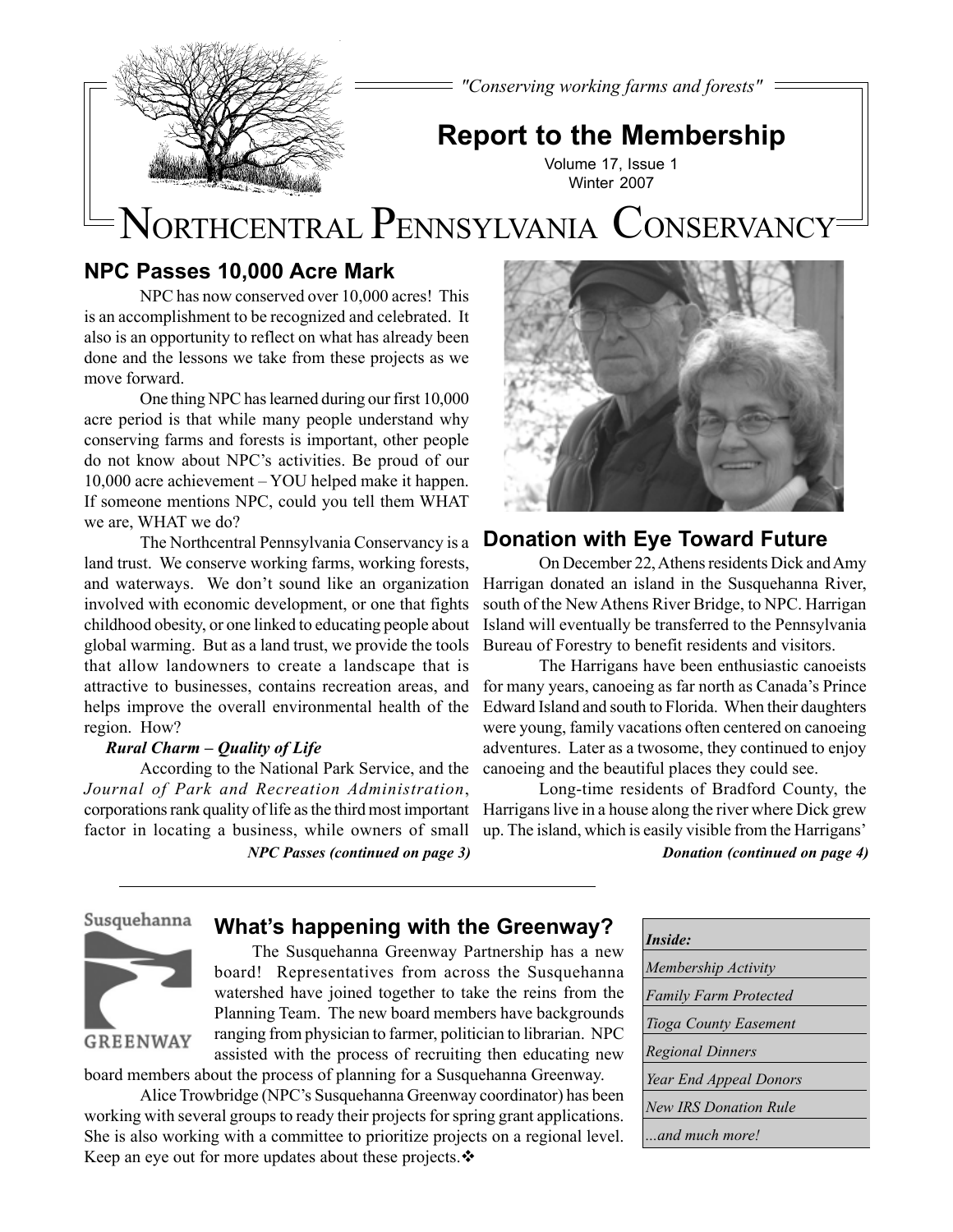# **Membership Activity from 9/1/2006 through 12/31/2006**

**Black Bear (\$500-999)**

Dale & Mary Bower J. Robert & Nancy Bower Ann & John Case Dr. Kim Herrman Richard Karp Rich & Beth Schluter Dr. Mel & Gail Zimmerman

#### **White-tailed Deer (\$250-499)**

Blair & Mary Carbaugh Len & Jean Collins Mary Cosgrove Jeffrey Finke Harold & Joyce Hershberger Russ Kimura & Denise Hamby Walter & Trisha Nicholson Linda Schramm Stephen & Christine Sleboda Robert & Jean Teufel Jerry & Joy Walls W. Holmes & Enid Yealy

#### **Black Cherry (\$100-249)**

Jay & Juli Alexander Patricia W. Booth Marguerite Bierman James & Cynthia Mengel Bower Dr. & Mrs. Michael Bowser



Dr. & Mrs. Robert Burns Dr. & Mrs. Bruce Burns Reneé Carey Richard & Grace Carey Robert W. Colley

William and Ruth Correll William & Joyce Davis Fred W. Dochter Susan M. Durrwachter Michael R. & Teri H. Fisher Timothy and Deborah Green James Holtzman Rod & Sue Keller Oscar W. Knade Jr. Marc & Diane Lewis Lloyd Wilson Chapter 223 of Trout Unlimited Joe Logue Kenneth & Ann Lundy Lycoming Audubon Society Dr. & Mrs. Larry H. Lytle Honorable Roger A. Madigan John & Cynthia Metzger Maxine R. Mills Jack & Suzanne Murray Mark & Kim Oberheim Ken & Jan Oden Stuart & Judy Olinsky Ms. Ruth Rode James C. Rogers Jane Stahl Henry & Donna Stutz Jim & Lynn Tooey Dr. & Mrs. John Way Paul O. & Patricia Wentzler Bill & Pam Worobec John E. Young

# **Red Oak (\$50-99)**

Carl & Marti Barlett Dave Barsky Valerie Beggs George L. & Penny H. Bower Daniel Brennan Bruce & Betty Buckle Rebecca Burke Alvin C. & Betty Bush Ron Butler Russell E. & Linda M. Campbell Rose M. Choate Harold & Nancy Chubb Kevin R. Cunningham Bill & Gerri Ann Danilowicz Kevin and DeAnn Drewencki Robert B. Elion Mary R. Engel Anthony C. Ferraro Bernette & George Fitzgerald William & Karen Fry John & Kay Gault Jerry & Marian Haag Egbert & Frances Hall Diane Himes Grace Hockenberry Albert & Christina Hoffman Tim Holladay & family Raymond E. Kehrer, Jr. William Kieser & Jessica Abernathy Richard P. Lauchle William Logue Harold & Shirley Loud David & Ruth McCord Otter Run Fish & Game Club Suzann & Bill Parsons Birch & Ann Marie S. Phillips Neil & Shirley Polster Linda Prior Dixie Reber Jack & Joann Rishel Robert Saeger Carl W. Schlappi Henry & Ann Street Thomas T. Taber Merle & Vernetta Thomas David Tregea David J. & Linda M. Ward Don & Ruth Weaver Michael & Cindye Weinhold

#### **Sugar Maple (\$35-49)**

Dennis J. Ault Robert & Joan Bauder Jeffrey B. Burnham Meredith Dawes Marian L. Fetter & Mark Kleinfelter Patrice Friant Charles W. Hummer Sr. Leon & Rosella Hurst Mr. & Mrs. Donald King Paul Martis Jack & Joan McKee Lynn & Jacquelyn Overdorff Mr. & Mrs. James R. Parsons

#### **CORPORATE MEMBERS**

**Bald Eagle (\$2,000+)**

Many thanks to our corporate members. Please take note of those businesses which have shown they care about the future of our communities and show YOUR support to them.

## PPL Corporation/Montour Preserve **American Kestrel (\$500-749)** Columbia Co. Farmers Nat'l Bk. JBH3 & Associates, Inc. Jersey Shore State Bank

Judith Plyler Patricia A. Reeder Warren & Cinda Reid Bill & Ann Roll Roger & Nancy Shipley Cynthia Venn Craig & Mary Vuccola Dr. Douglas Wion Gerald A. Wolfe

#### **White Pine (\$25-34)**

Mr. & Mrs. Paul Antram Peggy A. Ault Alvin G. Binkley Marian L. Brennan Brian B. Burger James & Jan Cameron Carlson Family Revocable Trust Casale & Bonner PC Charles & Kay Chapman Lois J. Clark Tom Cosgrove Molly Costello Daly Cushes Retreat, Inc. Timothy & Rita Dincher Mount Prospect Rifle Club Alissa du Bois David Durrwachter & Carol Brown Dennis & Holly Dusza Dave & Lisa Engle Ferguson Insurance Agency True Fisher Lois & Harry Forrest Martin A. Friday William & Joan Garman William Giddings Samuel & Darlene Godfrey Stephen & Diane Groff Oren Helbok Robert & Margaret Hershey Randall Hipple Marguerite B. Hontz Mackenzie E. Hopkins Mike Hoy Frank Johnson Barry & Shelly Jones Richard & Jacqueline Kaufman William & Barbara Kelly Marc Killingstad Jim & Donna Kistler Daniel Lee Kugler Rosario Kukla

**Small Business (\$100-499)** Beiter's Inc. Century 21/Wilkinson-Dunn Co. First National Bank of Berwick Fish GMAC Real Estate Irion Lumber Company Lewis Lumber Products Inc. Patterson Lumber Co. Inc. Roan Inc. Stubler Enterprises, Inc.

Frances Kuntz Richard Kyle Laurel S. La Placa Sr. Joan Lundy Alan D. Lunger Lycoming Co. Pomona Grange Mike & Betzi Lyon Jon S. Malsnee Joanne B. May Bob & Pat McKernan Deen & Denise McKillips Charlotte Mengel Michael J. Metzger John & Lillian Michael Ann F. Rhoads William & Carol Murray Candace S. Nevel Susan O'Donnell Michael & Jeanne Rapp James H. Maguire Emily Rizzo Paul T. Rothrock Bill & Mary Jo Saxe Helen M. Schad William S. Seward Steve Stroman Raymond & Virginia Thompson Victoria Todd John A. Troisi B. J. Van Ess Grethel Vinup Norman E. Wengert Loretta Wilkinson George Windolph Michael M. Wittich Claude & Mae Zerby Edwin & Merlene Young Allan N. Young

#### **Additional Donations**

Susquehanna River Trail Assn. Gladys Magill Linda & Dan Wolfe Slingerland's Landscaping Parente Randolph LLC Larson Design Group Cathy & Tom Shannon McDonald's Sovereign Bank Mike and Kelly Crist North Branch Land Trust Dan Reinhold Steve & Beth Bason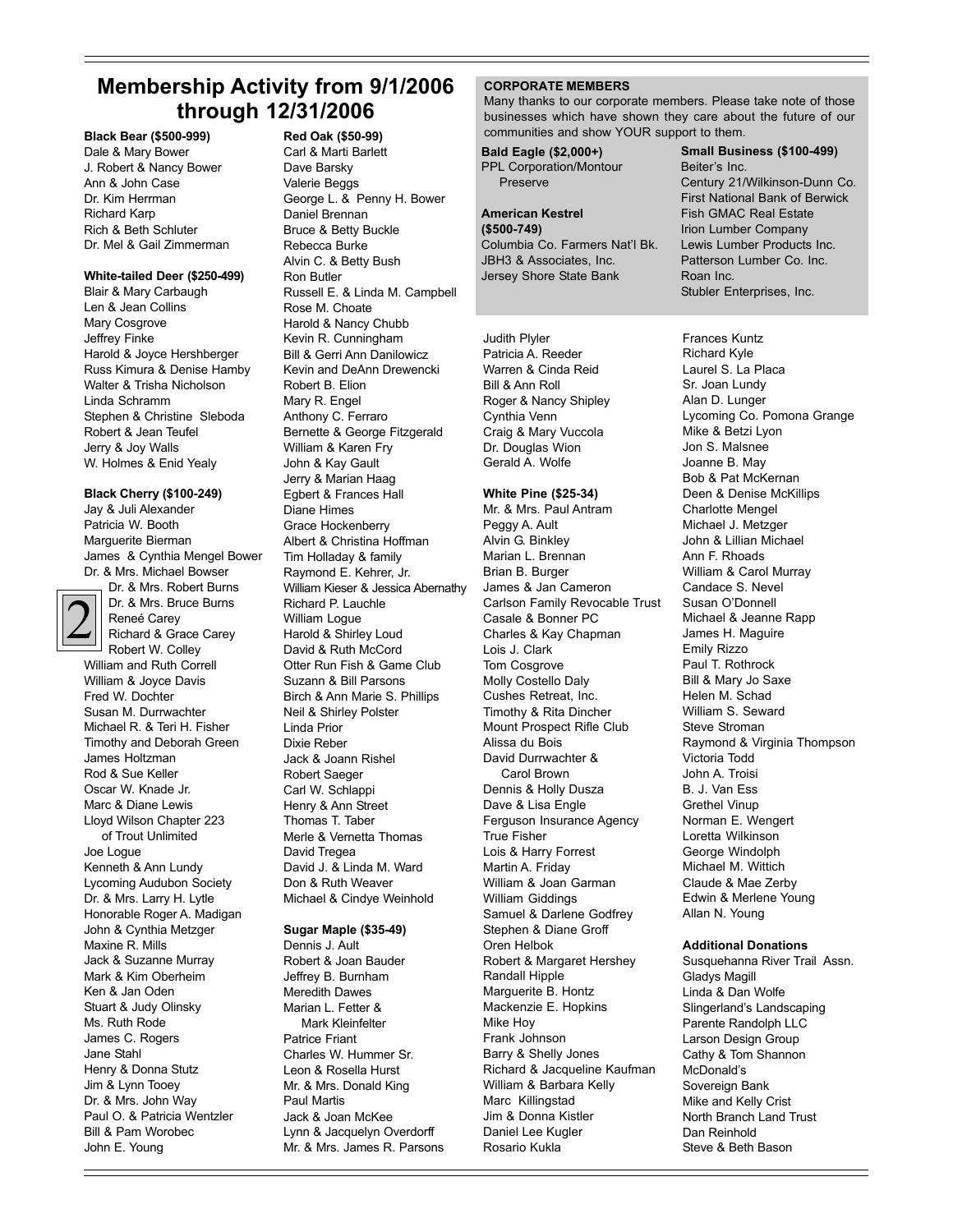

*The protecton of this Tioga County farm brings the total acres protected in Charleston Township to more than 750 acres.*

#### *NPC Passes (continued from page 1)*

companies ranked recreation/parks/open space as their highest priority in locating a business. How does this tie into NPC's work? All the farms and forests NPC has worked to conserve maintain the rural charm of this region. The properties that are now in public ownership provide public recreation areas for hunting, fishing, hiking and other activities, and a land base that can provide raw materials. The privately owned properties NPC has protected provide the region with farm products as well as raw materials.

## *Public Recreation Opportunities*

The American Obesity Association indicates that causes of childhood obesity include a lack of recreational facilities and lack of regular exercise. It doesn't sound like land protection would tie into this, but it does. Besides the properties now in public ownership, NPC has also protected some private properties that include provisions for public access, which provide body-healthy recreation opportunities. There are places for young and old to be active right now, and opportunities to instill the pleasures of lifetime activities in children. Families and community groups who recreate together will continue the love of outdoor pastimes for generations.

#### *Carbon Storage / Clean Waterways*

Even if there is debate on the issue of global warming, there is agreement across the scientific community that forest plants and soils store carbon. Carbon release is cited as a cause of global warming. Forests help regulate rainfall, allow for groundwater recharge, and filter sediment from rainwater before it enters streams or rivers (think Chesapeake Bay recovery here). So, all those acres of forests NPC has conserved are helping to store carbon and clean up Pennsylvania's waters. ❖

# **50+Year Family Farm Protected**

In December a Tioga County resident entered into a conservation easement agreement with NPC for her 97 acre farm in Charleston Township.

The Nicholas farm has been in the family for over 50 years, initially as a dairy farm**;** today, hay is the primary crop. The property has 63 acres of farmland, 34 acres of woodland, and 3,600 feet of tributaries to the Tioga River, as well as almost 1400 feet of frontage on a public road, contributing to the scenic beauty of Tioga County.

This protected property, added to four others, makes a total of more than 750 acres under easement with NPC in Charleston Township.

By conserving her land, Mrs. Nicholas has greatly increased the likelihood that her farm will remain in production for years to come. The impact of her decision extends beyond her property line. This farm is important to the vitality of Tioga County and its agricultural landscape. It's good to know that productive farmland is not going to be growing houses.

Like other properties protected by a conservation easement, the Nicholas property remains in private

ownership and can be purchased and sold just like other lands. However, the easement will permanently remain on the property, binding all future owners, and ensuring the property will remain undeveloped.



# **Pine Creek Property Update**

NPC is in the process of preparing a property along Pine Creek in Brown Township, Lycoming County, for transfer to the Bureau of Forestry. The transfer should occur sometime during 2007. NPC is working with two neighboring property owners to clarify boundaries before the transfer to the Commonwealth of Pennsylvania, as it is much easier for NPC to deal with these boundary issues now than for the Bureau of Forestry to resolve them later.

One boundary issue required NPC and the neighboring owner to submit a plan to Lycoming County's Planning Commission. We are exchanging portions of the property NPC owns for a portion of an adjacent property, to create straighter boundary lines. The plan was approved so now the process can continue.

In addition, NPC is discussing possible habitat improvement projects with the Bureau of Forestry. Watch for volunteer opportunities associated with these habitat projects. If we can work out the logistics, we will need lots of help! ❖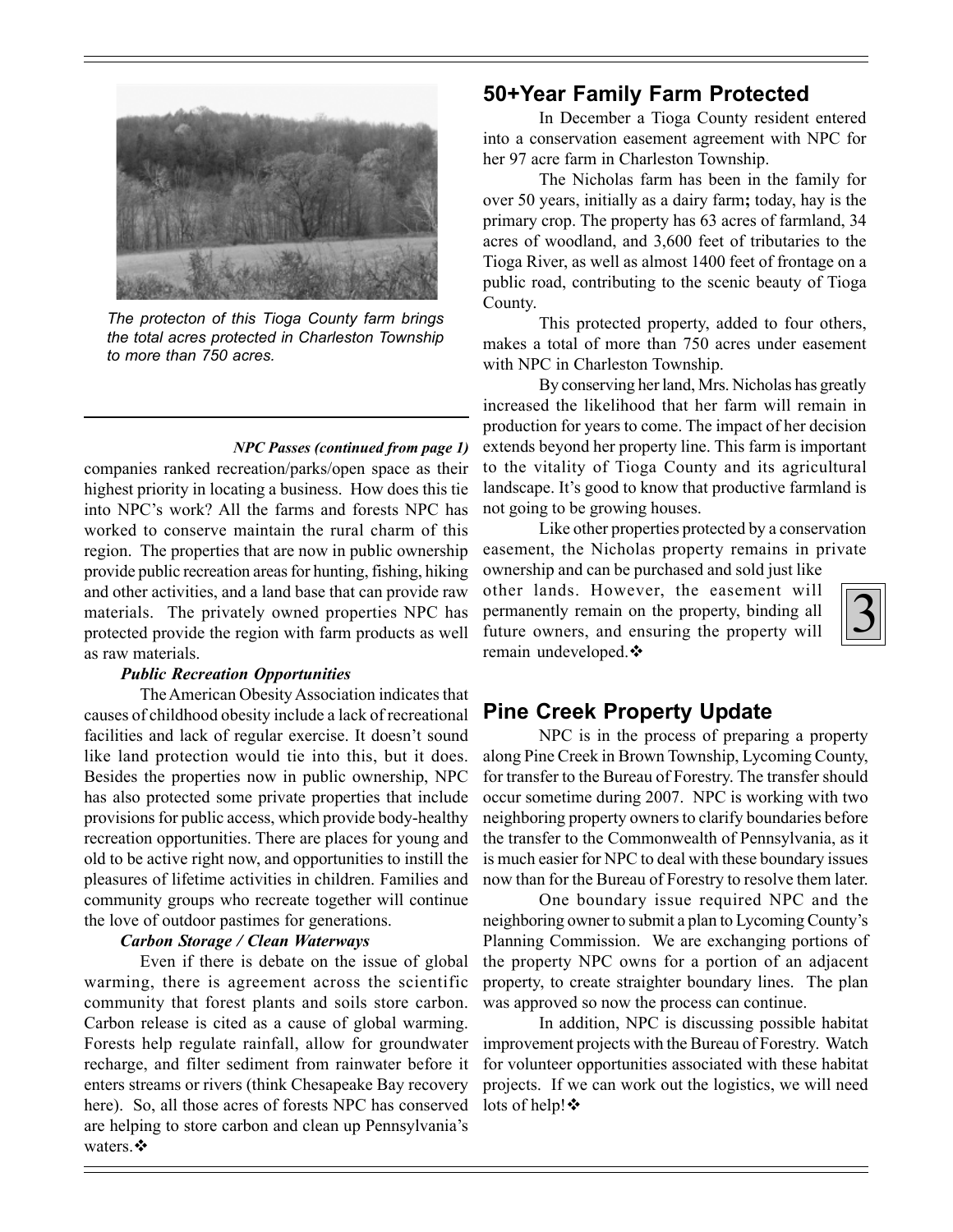

# **Irions Help Maintain Tioga County's Rural Character**

In early December, Lou and Wanda Irion of Wellsboro established their second conservation easement agreement with the Northcentral Pennsylvania Conservancy, this time protecting 58 acres of their property in Tioga County's Delmar Township. The property contains 27 acres of cropland and 31 acres of woodland. It is known as the Griffin Hill Easement.

At the same time, the Irions expanded an existing conservation easement. They added 18 acres of recently



purchased woodland to the 100 acres protected by an agreement established with NPC in 2004. That property is in Charlestown Township. Together the Irions and NPC have protected 176 acres of

contiguous woodland and farmland.

The Irions moved to Tioga County in 1997, where they operate the Irion Lumber Co which specializes in high quality figured lumber for furniture makers and architectural millwork. They previously lived in Chester County, where Mr. Irion produced high quality reproductions of 18th and early 19th century furniture and initially established his lumber business, and Mrs. Irion restored antique furniture. While living in Chester County, they had protected their property on Octoraro Creek with a conservation easement.

Lou and Wanda not only feel strongly about limiting development on their land, they also want to share the message of land conservation with others. They initiated their easement agreements with NPC because they want to help maintain Tioga County's rural character.

In southeastern Pennsylvania they witnessed towns previously surrounded by farmland, overcome by developmental sprawl. Understanding that this same sprawl can happen in northern Pennsylvania, Lou and Wanda wanted keep the identity of their land, and especially provide unbroken habitat for wildlife. Protecting wild and agricultural land from development is important for all of us.  $\ddot{\bullet}$ 

# **Regional Dinners = Great Programs**

What do trail extensions and hellbenders have in common? They were both topics at NPC's regional dinners this fall!

Jim Weaver, Tioga County Planning, provided the attendees of the Tioga County Dinner with an update and information on the idea of extending the Pine Creek Trail into Wellsboro. His slides from a tour of one possible route allowed the group to see the upcoming challenges, while the concept had them interested and excited about the prospect.

Dr. Peter Petokas, Lycoming College Clean Water Institute, not only had photos showing what a hellbender looks like, he had two live hellbenders. Dr. Petokas and his student research assistants are inventorying and studying hellbenders in many of the larger tributaries to the West Branch Susquehanna River. Their summers are spent in the water, looking for hellbenders and studying the habitat where they are found.

Dr. Petokas spent one day this summer with twelve Future Farmers of America students taking part in the Chesapeake Bay Foundation's Expedition Susquehanna. The students not only learned about hellbenders, they got to snorkel and observe them in their habitat. Those of you in WVIA-TV's broadcasting area, keep an eye out for a documentary about the students' journey, including Dr. Petokas and the hellbender.  $\mathbf{\hat{*}}$ 

#### *Donation (continued from page 1)*

yard, was offered for sale in 2005. They purchased the island as an opportunity to provide a camping spot for canoeists traveling down the Susquehanna. The Harrigans said, "We have a lot of fond memories of using the island and want to see it available for the public to use."

Robert Veleker, Executive Director of the Endless Mountains Heritage Region, Inc. told NPC, "The Harrigans are to be applauded for their vision and great love of the river. At public meetings for the North Branch Rivers Conservation Plan several years ago, at which the Harrigans actively participated, the need was identified for more water access points and places to camp along the river." The Harrigans have helped fulfill that need.

The donation of Harrigan Island will benefit canoeists for generations. Thank you Amy and Dick!

> "*The land ethic simply enlarges the boundaries of the community to include soils, waters, plants and animals, or collectively: the land*." - Aldo Leopold (1887-1948)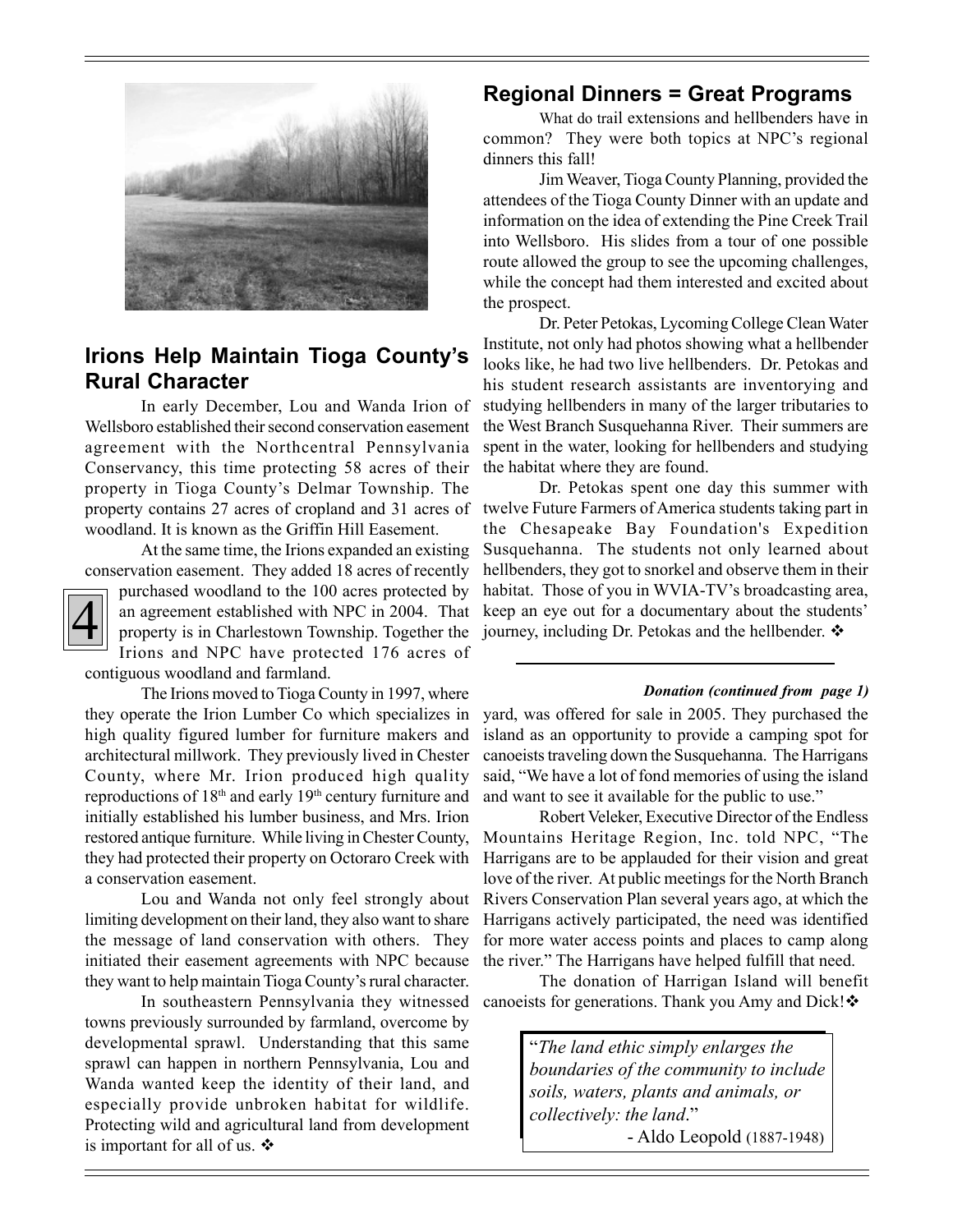hank You

# **Year End Appeal Donors**

Thank you to everyone who donated during NPC's Year End Appeal. The following provided donations we received **through December 31, 2006.** Additional donors will be listed in the Spring newsletter.

Dennis J. Ault Warren & Mary Lou Baldys Ted & Tracey Barbour Malcolm Barlow Steve & Beth Bason Jonathan Bastian Valerie Beggs Peg Berry Marguerite Bierman Virginia Borek Dr. & Mrs. John L. Brown Stephen & Stephanie Budman Blair & Mary Carbaugh Reneé Carey Len & Jean Collins Loretta & Bob Coltrane R. Lowell Coolidge Coploff Ryan & Welch Frederick S. Crafts Matthew & Lisa Cramer Dorothy D. Cupper Glenn Davis Andra DeHart-Robbins Fred W. Dochter Doug & Frani Doherty Martin & Jean Doughty James A. Drobile Esq. Thomas Duck

Paul W. Duck George & Shirley Durrwachter Susan M. Durrwachter Anthony C. Ferraro Michael R. & Teri H. Fisher Joanne Fisher David K. Gilpin Joan C. Gingrich Mr. & Mrs. Law Groner Egbert & Frances Hall John M. Hallgren Gordon & Mary Hiller Hilsher Graphics Toner & Kathy Hollick Rudolph Holtzman Mrs. Mabel Huggins Ronald & Martina Johnson Mr. & Mrs. Ken Johnson Raymond E. Kehrer, Jr. Marc Killingstad Woodlands Bank Frances Kuntz Wayne Laubscher Josephine Lewis Marc & Diane Lewis Charles & Fay Lindrooth Charlie Lockard

Douglas Loffredo Herman & Molly Logue Ms. Idell Ludwig Kenneth & Ann Lundy Raymond M. Lyon Hon. Roger A. Madigan Gilbert L. Maton James & Cynthia Mengel Bower Max Mitchell Candace S. Nevel Robert & Sarah Newcomb Leslie & Adrienne Noelk Susan O'Donnell Drs. Eberhard & Mary Passarge John & Charlotte Person Tom & Marsha Person William & Nancy Pfeiffer Mr. & Mrs. Chester Pribble Joseph H. Radley Michael & Jeanne Rapp James & Cheryl Redmond Patricia A. Reeder Ed & Tink Reish James W. Rich & Family Clifford A. Rieders Roan Inc. James C. Rogers H. Kenneth & Marilyn Ruhl John E. Young

5 MAS Printing Annie Sanders Rich & Beth Schluter Linda Schramm Charles & Helen Schwarz Mark Shuman Richard & Susan Sprout David & Louise Stone Albert & Judith Styrcula Robert & Jean Teufel Carolee & Dick Thatcher David Tregea William & Kimberly Van Campen B. J. Van Ess Chalmer & Ruth Ann Van Horn Robert & Rose Ann Wallace Mr. & Mrs. Harry Webster III Michael & Cindye Weinhold Wheeland Lumber Co.Inc. Mr. & Mrs. H. W. Wieder J. Michael Williamson Bill & Pam Worobec Edwin & Merlene Young

## **Memorials**

*Bill Hosler* by Sheryl & Karyn Hosler

*Bill Hosler* by Charles & Helen Schwarz

*James Tolbert* by John & Patricia Bond

by Glen & Barbara Tolbert

*James Tolbert* by Agnes Morean

*James Tolbert*

*James Tolbert* by Tillie & Joyce Hoagland

*William Williams* by Jane Williams

*James Bowes* by Jane Stahl

*Raymond Drewencki* by Les & Adrienne Noelk

# **Honorarium**

*Ralph & Gloria Lovette Les & Adrienne Noelk James & Jan Cameron* by Jane Stahl*Don & June Houser* by Chris & Sherry Dwyer

*A. Robert & Pauline Walker*

Allan N. Young

## **New IRS Donation Rules**

We know you keep the thank you letters NPC sends for the "sentimental value." Now there is another reason to keep those letters. The IRS requires that donors have written substantiation of all gifts to nonprofits. Our thank you letters meet IRS requirements for substantiating income tax deductions.